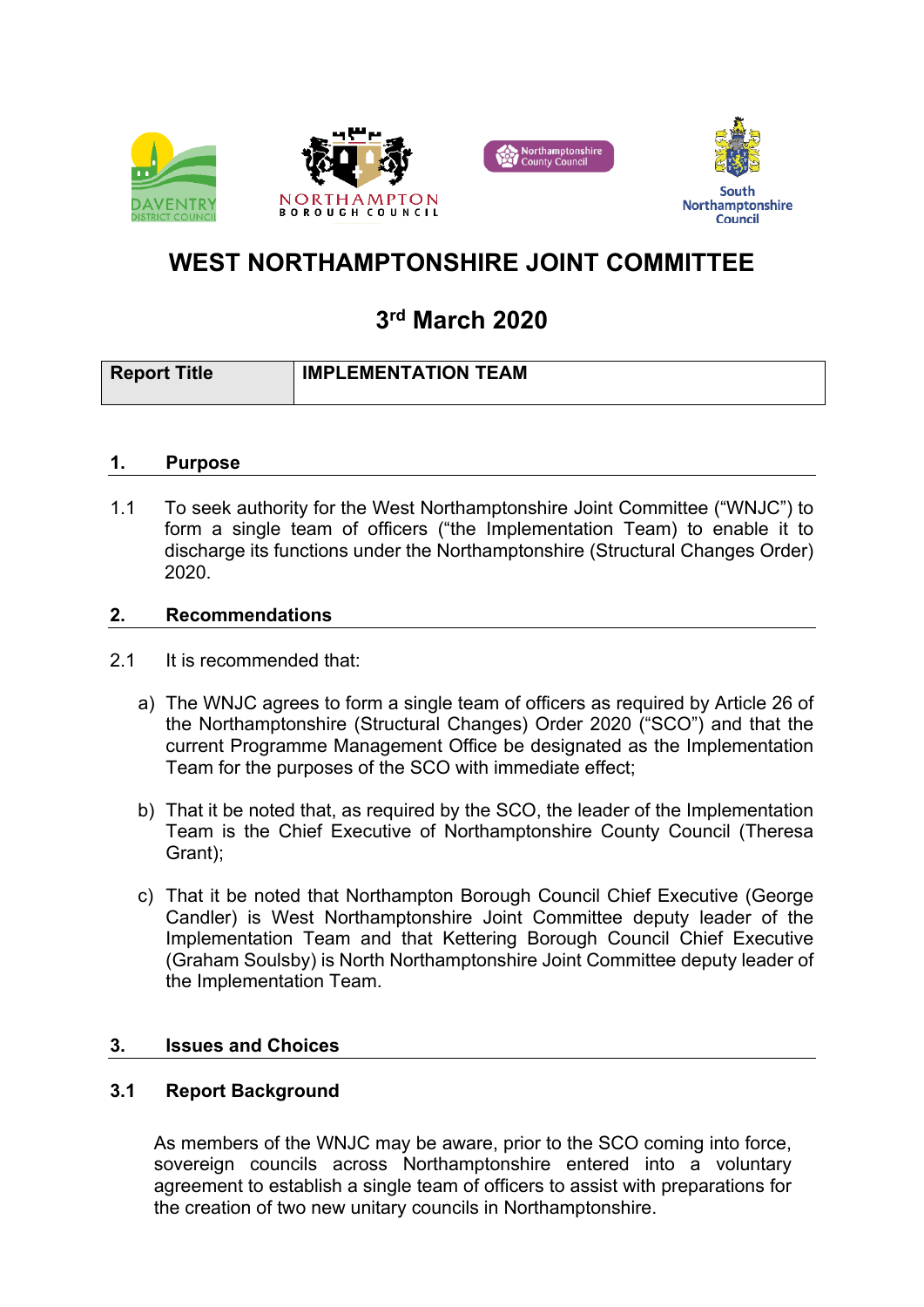The following resolutions were agreed by all sovereign councils in Northamptonshire in 2018 -

*Subject to the submission of "Northamptonshire Local Government Reform Proposal" by any council, Council endorses the Chief Executive's deployment of resources required to progress work on the next steps including those ahead of any decision by the Secretary of State, up to a maximum of £500,000 to be taken from existing budgets and/or reserves; and*

*Subject to the submission of the "Northamptonshire Local Government Reform Proposal" by any council, Council approves the interim governance structure of a Northamptonshire Central Programme Team overseeing a West Northamptonshire Project Board and a North Northamptonshire Project Board for the preparatory phase leading up to shadow authorities.*

The current Programme Management Office (PMO) was created with the agreement of sovereign councils arising from these resolutions. The PMO under the direction of the Strategic Delivery Director (Theresa Grant) consists of seconded officers from the sovereign councils and staff directly recruited externally.

The current PMO supports the work of the various work streams, as previously reported to the WNJC, for the creation and administration of the Shadow Council, arrangements for the continuation of service delivery on Vesting Day and initial preparations for the unitary councils. In addition, the PMO seeks to support the principles of the Transformation Programme through the various work streams. **Appendix A** to this report outlines diagrammatically the broad programme structure currently operating and which is being recommended by this report. Clearly the Implementation Team and PMO may change depending on the transformation programme's requirements.

It is recognised that the Shadow Councils will ultimately determine the governance and service delivery models of the two new councils, however the PMO has initiated important work to provide baseline data and early consideration of options for service delivery.

It is proposed that the PMO and Implementation Plan continues in its current format until consideration by the new Shadow Councils once established.

Article 26 of the Order requires the WNJC to form an "Implementation Team". The role of the team will be to continue the work undertaken to date for the preparation ahead of the Shadow Council and the longer-term Implementation Plan for the unitary councils.

Article 26 (3) of the Order requires the lead officer of the Implementation Team to be the Chief Executive of Northamptonshire County Council (Theresa Grant).

Article 26 (4) of the Order also requires deputy lead officers to be appointed, one from the North sovereign councils and one from the West sovereign councils. These appointments have been made as outlined in this report.

There is a duty placed on sovereign councils within the Order to co-operate in the establishment of the team and allow for the release of officers on their existing staffing establishment to assist in the team's activities. All sovereign councils have directly through both financial and staffing resources contributed to the establishment of the team.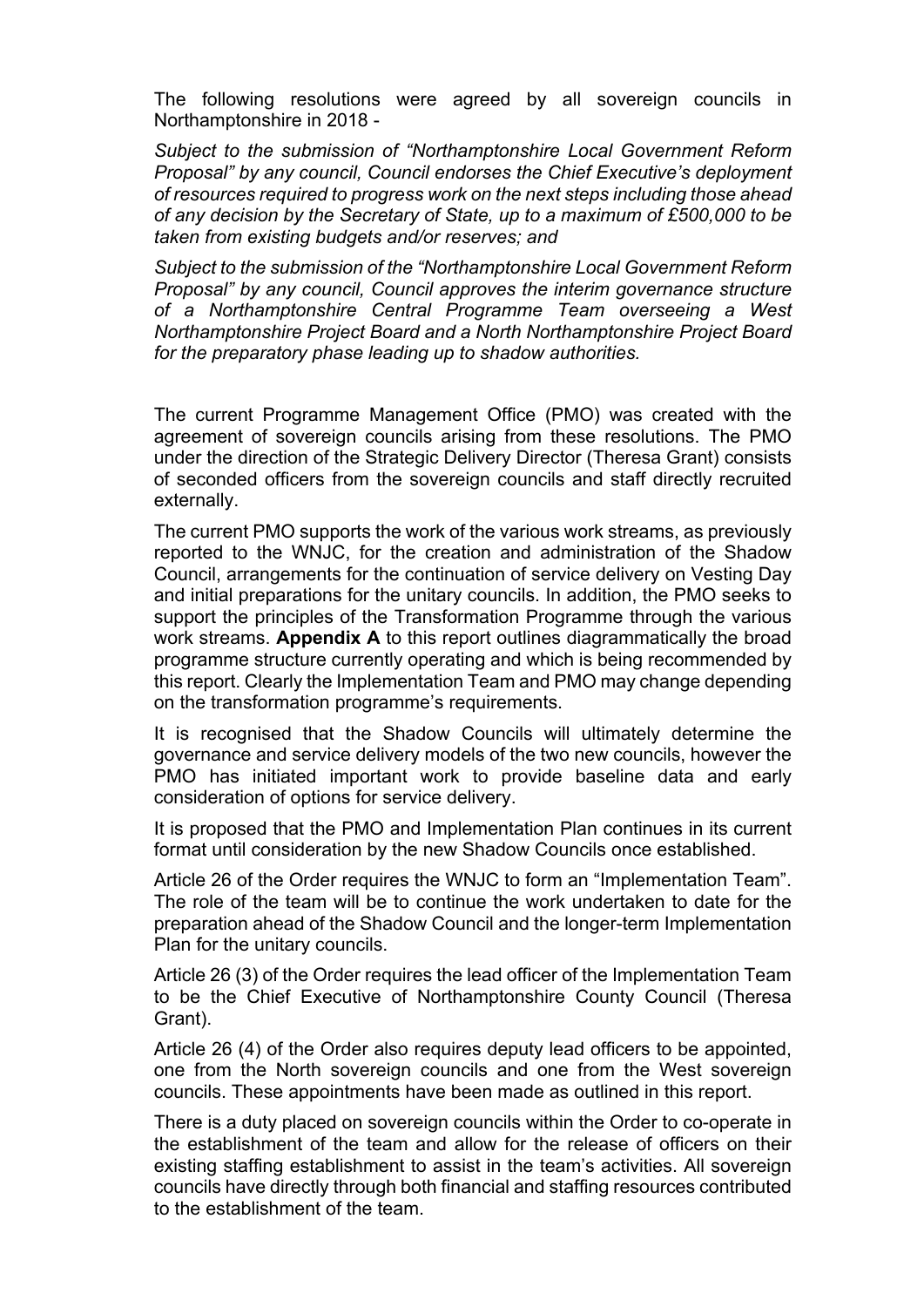The PMO has operated to date through the leadership of the Chief Executive of Northamptonshire County Council; this is continued under the Order.

George Candler (Northampton Borough Council Chief Executive) has been appointed as the West's deputy leader of the Implementation Team and Graham Soulsby (Kettering Borough Council Chief Executive) has been appointed as the North's deputy leader of the Implementation Team.

The Implementation Team will support the respective Joint Committees until the Shadow Councils hold their inaugural full council meetings. The Joint Committees will as required of the SCO then be dissolved on the day following those inaugural meetings.

The new Shadow Councils will need to affirm that the Implementation Team continues through the Shadow Period in its current format or may propose a revised structure. The Implementation Team will be required to support the Shadow Council and continue to oversee preparations for Vesting Day on 1<sup>st</sup> April 2021 and the agreed implementation and transformation programme.

## **4. Implications (including financial implications)**

## **4.1 Financial**

4.1.1 Costs associated with the operation of the team are being met from the previously agreed contributions from the sovereign councils. WNJC receives regular financial reports on the cost of the programme, including staffing costs.

## **4.2 Resources and Risk**

- 4.2.1 At the time of writing this report, each of the councils are processing their respective budgets for 2020-21, these recognise the initial funding agreed of £0.500M from each council, with an increased contribution taking the committed funding to £2.400M toward the costs of transformation, transition and formation of the two new Unitary Councils.
- 4.2.2 The costs incurred and committed by the West Joint Committee will be drawn from these funds.
- 4.2.3 There are no additional costs directly arising as a result of this SCO.

## **4.3 Legal**

- 4.3.1 There is a legal requirement under the SCO for the County Council and the West Northamptonshire councils to within 14 days of the SCO coming into force to establish a joint committee under Section 101 (5) of the Local Government Action 1972. WNJC was established in anticipation of the passing of the SCO.
- 4.3.2 The Northamptonshire (Structural Changes) Order 2020 was made on 13th February 2020. The Order is now in force. there are obligations and responsibilities placed directly on WNJC to in effect take steps and make initial preparations for Unitary government in Northamptonshire pending the formal setting up of the Shadow Council post the May election.